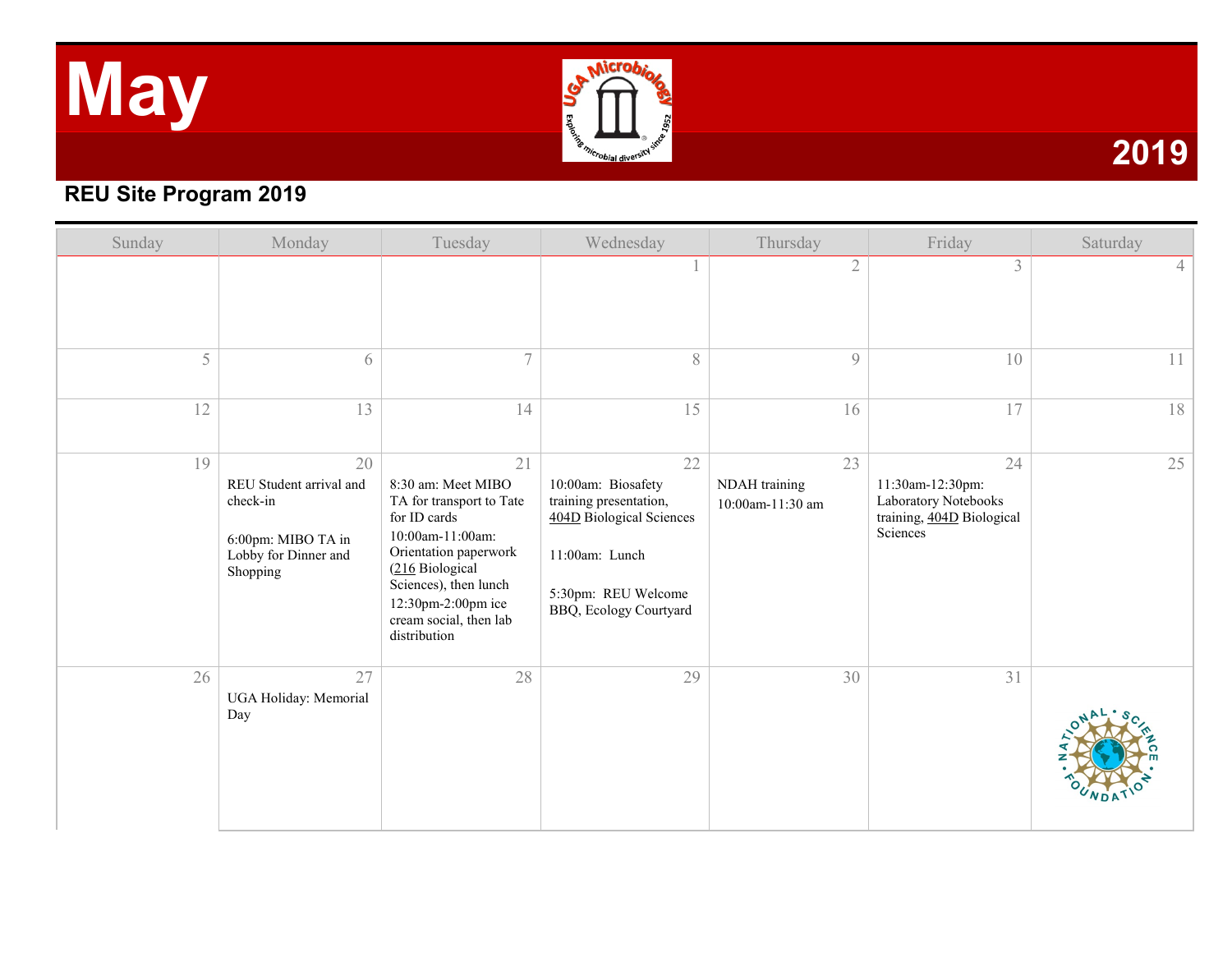## **June**



#### **REU Site Program 2019**

| Sunday         | Monday         | Tuesday                                                      | Wednesday | Thursday                                                                                               | Friday                                                                               | Saturday |
|----------------|----------------|--------------------------------------------------------------|-----------|--------------------------------------------------------------------------------------------------------|--------------------------------------------------------------------------------------|----------|
|                |                |                                                              |           |                                                                                                        | Graduate School<br>Application Q/A session:<br>9:00am-10:30am,<br>Ecology Auditorium |          |
| $\overline{2}$ | $\mathfrak{Z}$ | $\overline{4}$<br>Tour of Merial<br>Laboratories, Athens, GA | 5         | 6<br>11:30am-1:30pm: RCR<br>Laboratory Ethics<br>training (lunch provided)<br>404A Biological Sciences | $\overline{7}$                                                                       | 8        |
| $\overline{9}$ | 10             | 11                                                           | 12        | 13                                                                                                     | 14                                                                                   | 15       |
| 16             | 17             | 18                                                           | 19        | $20\,$                                                                                                 | 21                                                                                   | 22       |
| 23<br>30       | 24             | 25                                                           | 26        | 27<br>11:00am-12:00pm<br>REU Seminar speaker,<br>Dr. Sarah Seaton (Indigo<br>Agriculture)              | 28<br>Dr. Seaton career session<br>presentation (TBA)                                | 29       |
|                |                |                                                              |           |                                                                                                        |                                                                                      |          |

**2019**